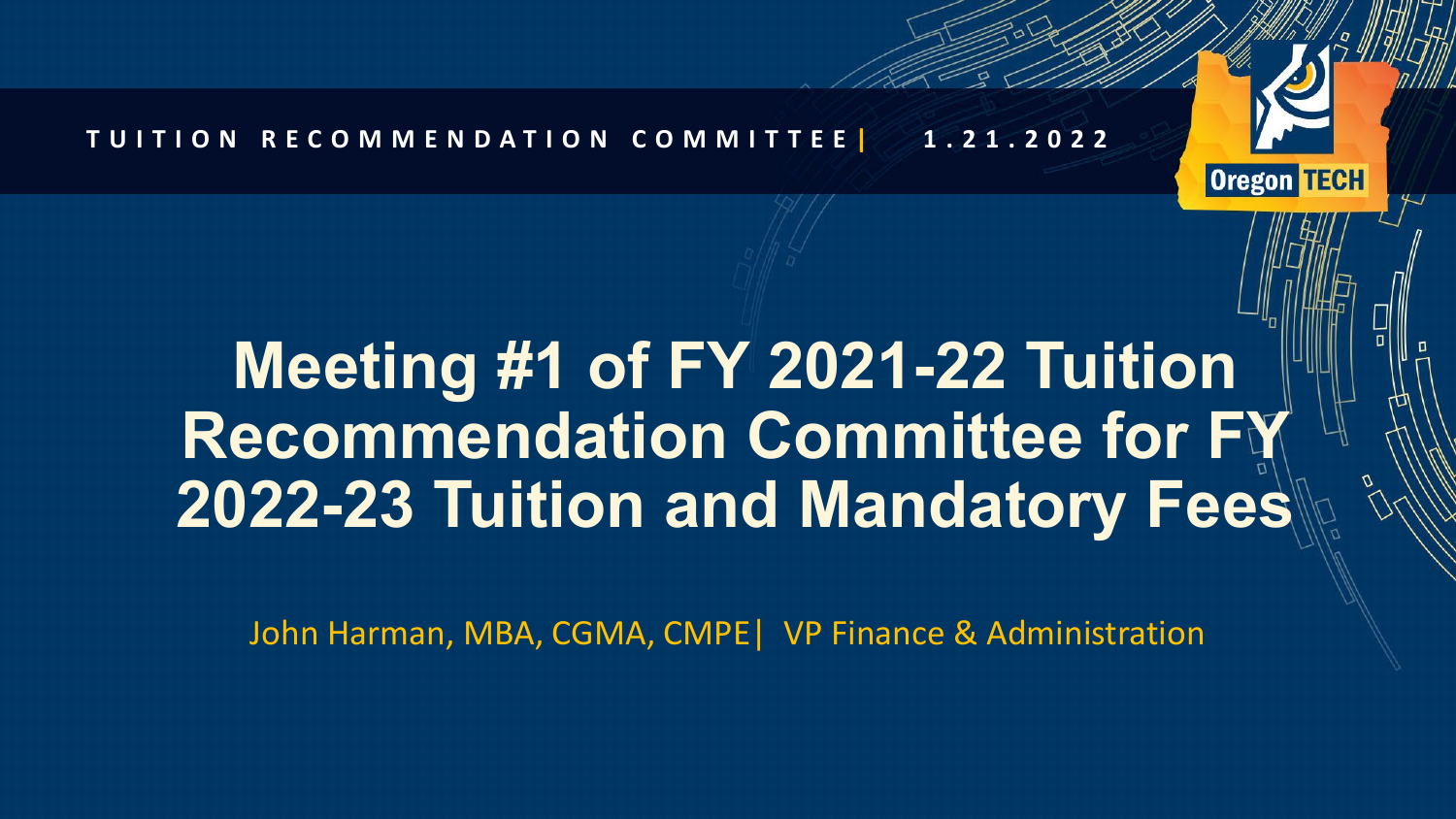# **Topics Outline**

- **1. Welcome**
- **2. Committee Member Introductions**
- **3. Origin and background of Tuition Recommendation Committee (TRC) process**
- **4. Tuition Recommendation Committee (TRC) Charge**
- **5. TRC Committee Principles**
- **6. Tuition Setting Timeline (Draft Calendar)**
- **7. Student Forums and Student Feedback**

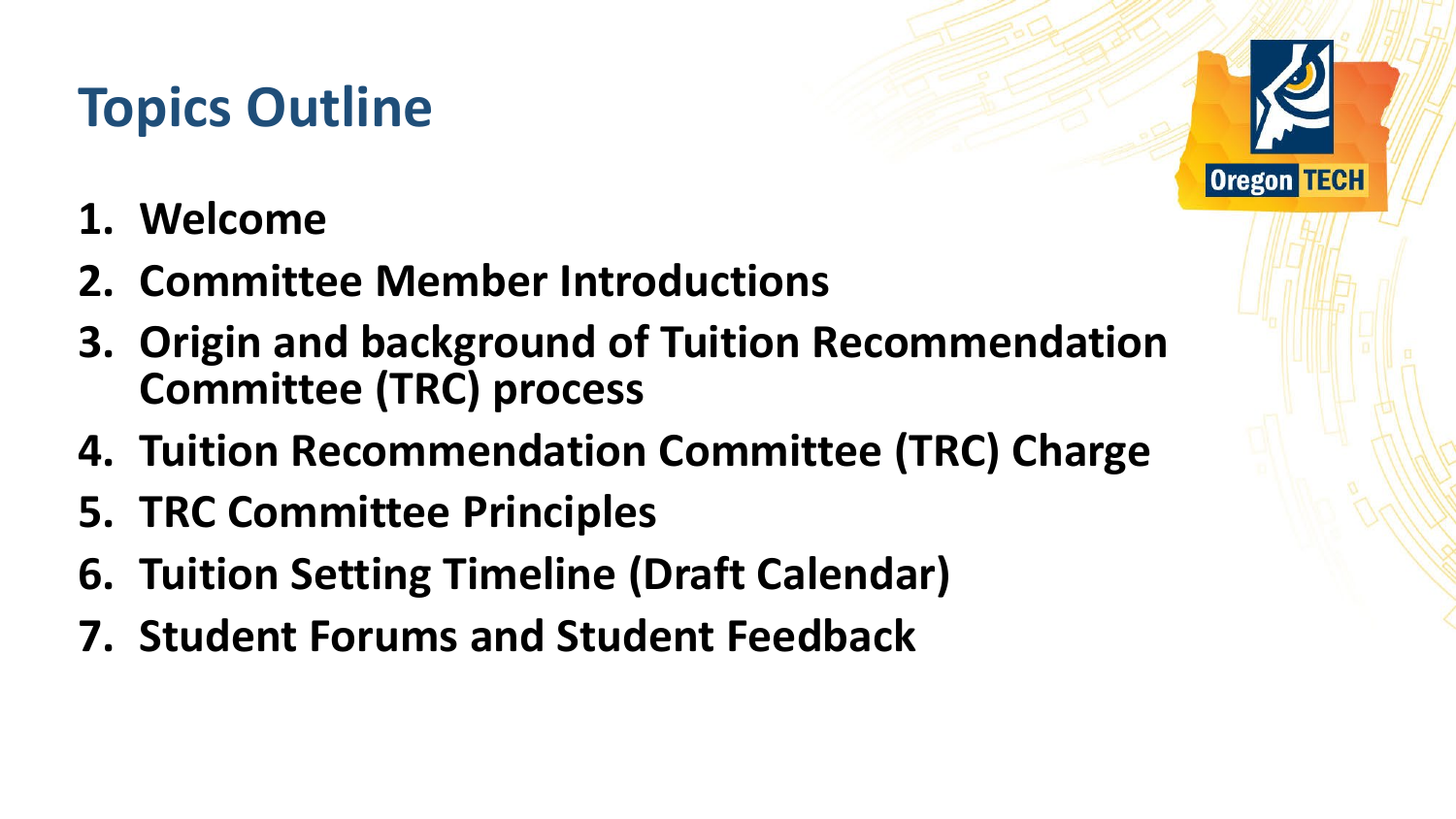## **FY21-22 TRC Membership**

| <b>John Harman (Chair)</b>                  | Vice President of Finance & Administration   | <b>Klamath Falls</b> |
|---------------------------------------------|----------------------------------------------|----------------------|
| <b>Anna Clark (Co-Chair)</b>                | <b>Senior Financial Analyst</b>              | <b>Klamath Falls</b> |
| <b>Don DaSaro</b>                           | Assistant Professor, Chair of FOAC           | <b>Klamath Falls</b> |
| <b>Feng Shi</b>                             | <b>Assistant Professor</b>                   | <b>Klamath Falls</b> |
| <b>Mason Wichmann</b>                       | <b>Student Representative</b>                | <b>Klamath Falls</b> |
| <b>Sasha Rabich</b>                         | <b>ASOIT Officer</b>                         | <b>Klamath Falls</b> |
| <b>Graeme Wiltrout</b>                      | <b>Student Representative</b>                | <b>Klamath Falls</b> |
| <b>Justin Echternacht</b>                   | <b>ASOIT Officer</b>                         | <b>Klamath Falls</b> |
| <b>Billy Kimmel</b>                         | <b>ASOIT Officer</b>                         | Portland-Metro       |
| <b>Jamie Penner</b>                         | <b>Student Representative</b>                | Portland-Metro       |
| <b>Erin Foley (ex-officio)</b>              | <b>Vice President of Student Affairs</b>     | <b>Klamath Falls</b> |
| <b>Kendal Marks</b>                         | Financial Aid & Registration Coordinator     | Portland-Metro       |
| <b>Joanna Mott</b>                          | Provost - Vice President of Academic Affairs | <b>Klamath Falls</b> |
| <b>Maria Depuy (Additional</b><br>Attendee) | <b>Accountant II</b>                         | Portland-Metro       |
| <b>Celia Green (Committee</b><br>Secretary) | <b>Operations Assistant</b>                  | <b>Klamath Falls</b> |

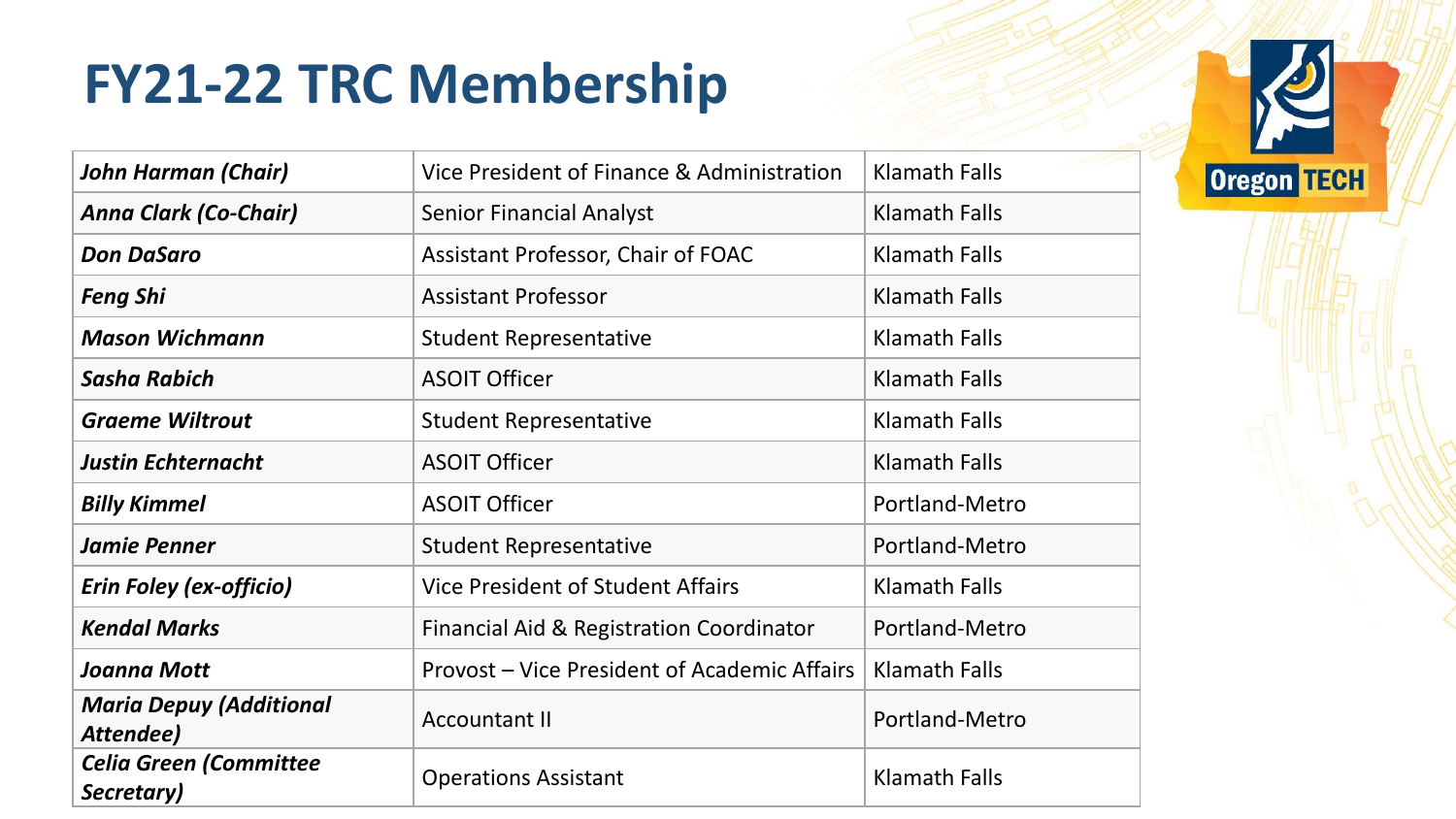# **Tuition Recommendation Committee Charge**



**The Tuition Recommendation Committee is responsible for <b>recommending the** *tuition and mandatory fee rates to the President who must in turn report and recommend mandatory tuition and fees to the Board of Trustees in accordance with ORS 352.102. The Board of Trustees shall request that the President transmit to the Board the joint tuition recommendation of the President and the recognized student government.* 

*This committee is comprised of six students representing both campuses and appointed by the ASOIT president(s), two of which represent ASOIT and two of which represent historically underserved students of the university, as defined by the university; the Fiscal Operations Advisory Council (FOAC) chair and at least two administrators. Any changes to the Committee structure required by ORS 352.102, subsequent controlling statutes or Board Policy may be made without notification. The President shall designate one member to chair the committee.*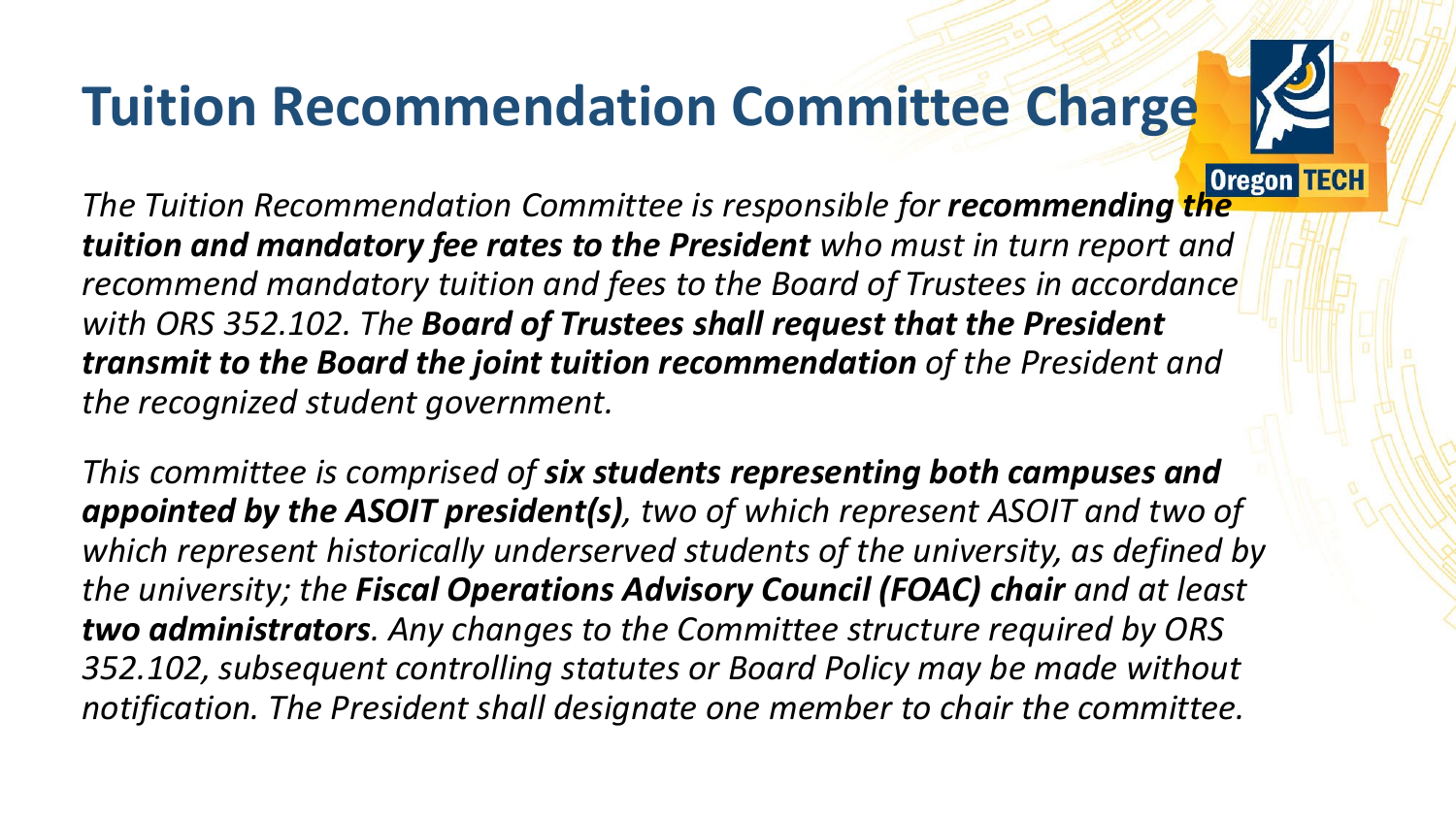# **TRC Charge (continued)**



*Before making any recommendation to increase tuition and mandatory fees but especially when the proposed increase is more than five percent annually, the Committee must document its consideration of the impact on students, and the necessity of the increase in achieving the mission of the University. The Committee shall provide meaningful opportunities for members of the student government and students at large to participate in the process and deliberations.* 

*The committee will meet at least twice during January – February. Its meetings shall be open to the public and broad notification of the meetings shall be made to the university community. The committee will consider the guidelines provided by the Board, information provided by the Administration, and such other matters as shall seem appropriate.*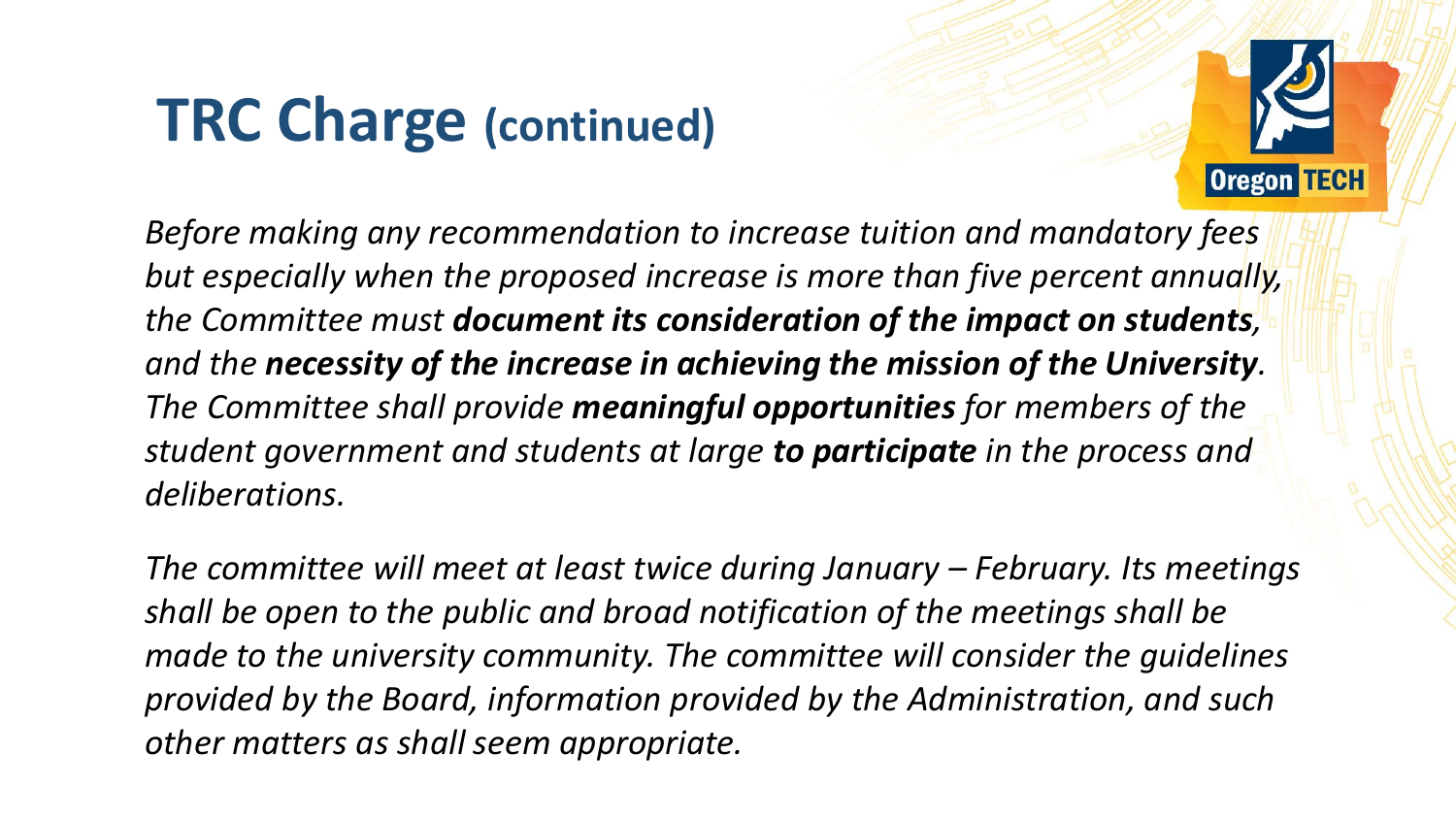# **TRC Principles and Process**

#### **Guiding Principles**

- Consider long-term factors when recommending the single year decisions (important to have a forward-looking vision).
- Recognize the importance of affordability for students.
- Tuition levels should be developed using data and information, including internal budget, comparator institutions, and external cost indices.
- Ensure we maintain the current service level, quality and support that Oregon Tech provides to students.

#### **Process Framework**

- Communicate openly and transparently with all stakeholders at an appropriate level of detail.
- The committee will utilize data and information throughout the process.
- Communicate respectfully and ask questions.

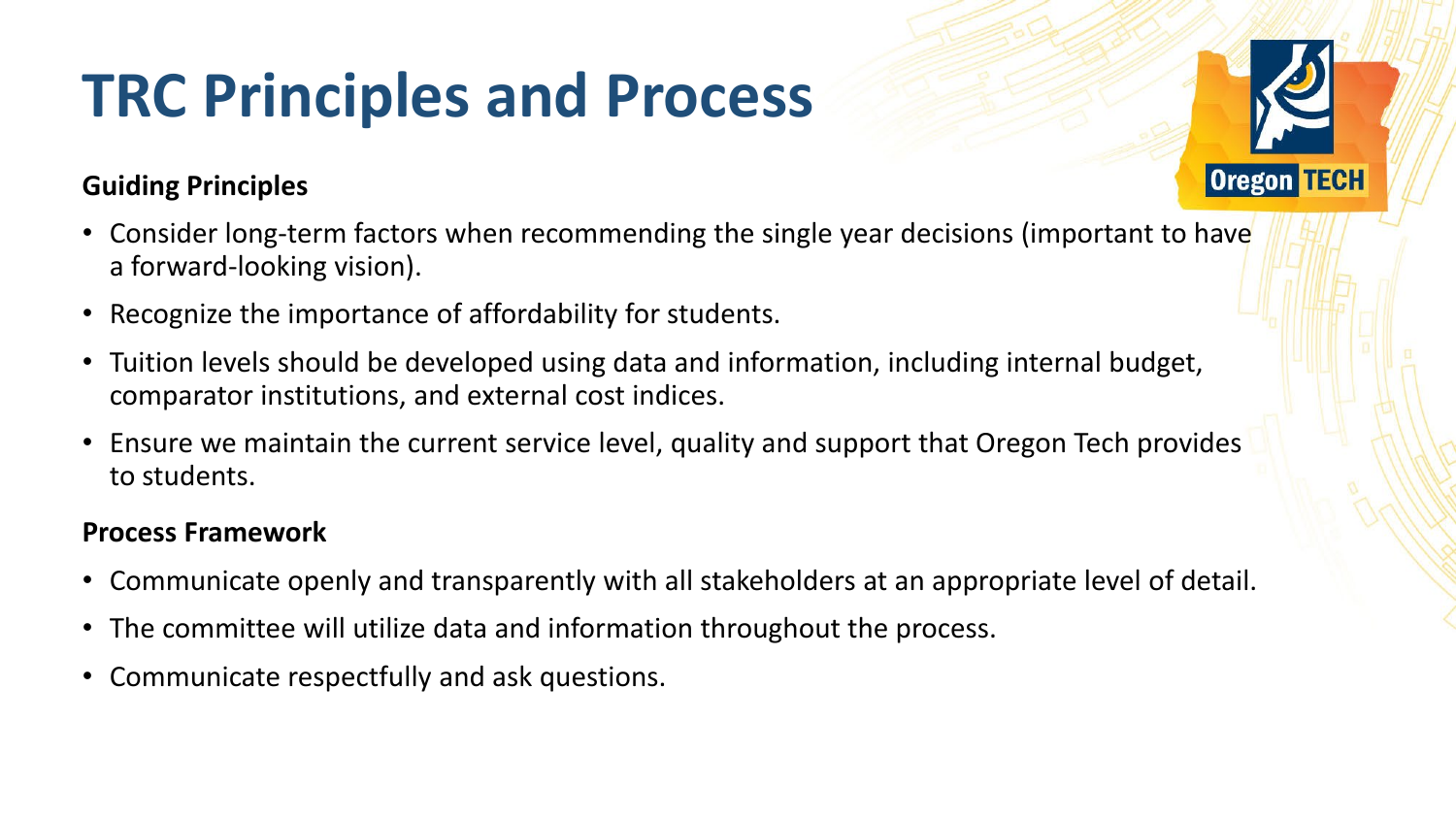

# **Tuition Setting Timeline (Draft Calendar)**

| <b>January 21, 2022</b>  | TRC Charge, Principles and Process, Calendar                                                  |  |  |
|--------------------------|-----------------------------------------------------------------------------------------------|--|--|
| <b>January 28, 2022</b>  | University Budget, Management Report, Quarterly Financial Dashboard,<br><b>Discuss Forums</b> |  |  |
| <b>February 11, 2022</b> | Enrollment Discussion, FY23 Budget Forecast, State Funding, Tuition<br><b>Comparators</b>     |  |  |
| <b>February 15, 2022</b> | Tentative TRC & ASOIT Campus Open Forum for Klamath Falls Campus                              |  |  |
| <b>February 17, 2022</b> | Tentative TRC & ASOIT Campus Open Forum for Portland-Metro Campus                             |  |  |
| <b>February 23, 2022</b> | Tentative Joint Open Forum                                                                    |  |  |
| <b>February 25, 2022</b> | Forum Feedback, Finalize TRC Recommendation                                                   |  |  |
| <b>March 24, 2022</b>    | <b>President Recommendation Submitted to Board</b>                                            |  |  |
| <b>April 7, 2022</b>     | Oregon Tech Board Review and Approval                                                         |  |  |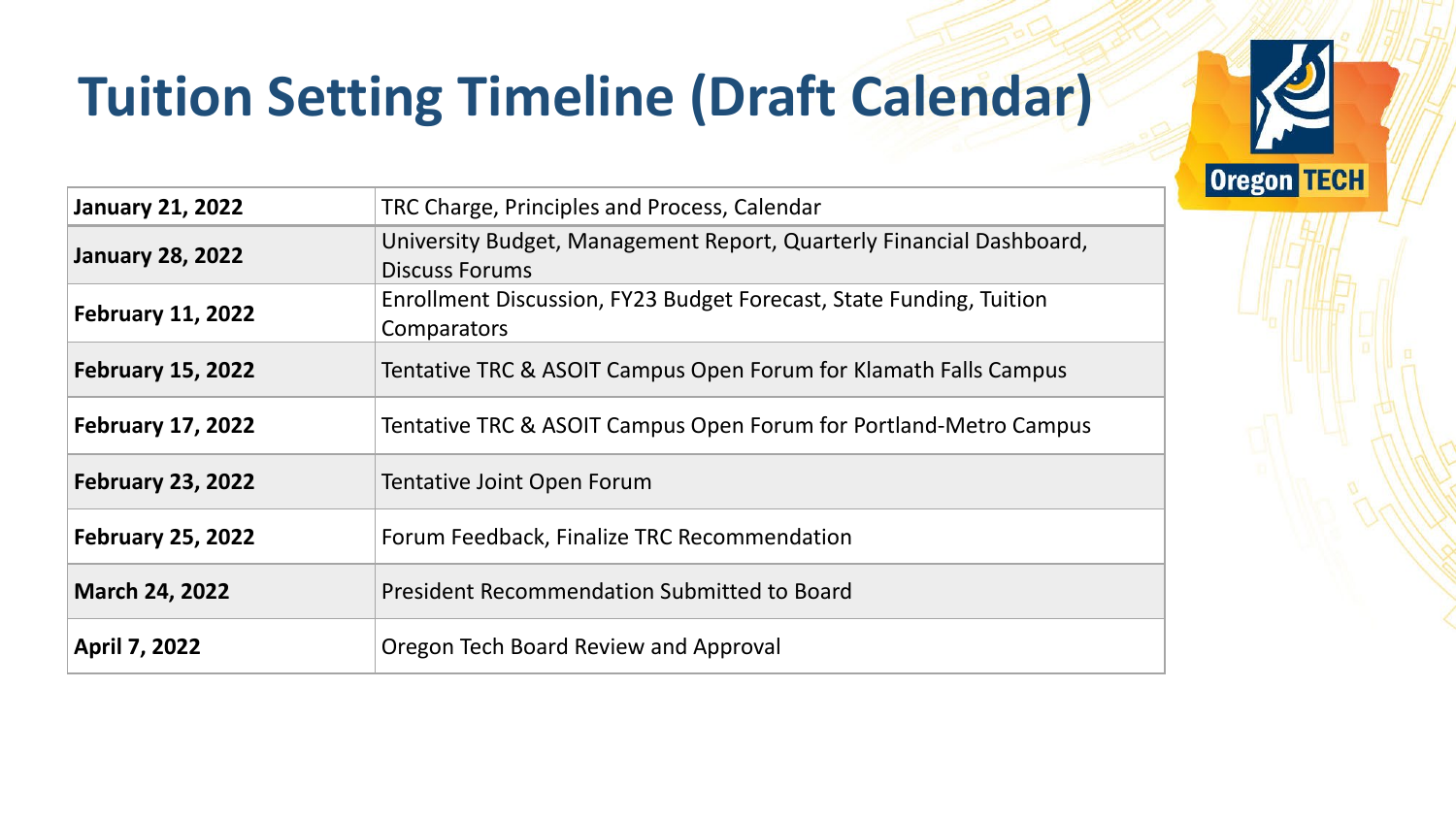### **TRC Calendars**



| 2022          | January        |                  |                 |                          |
|---------------|----------------|------------------|-----------------|--------------------------|
| <b>MONDAY</b> | <b>TUESDAY</b> | <b>WEDNESDAY</b> | <b>THURSDAY</b> | <b>FRIDAY</b>            |
| 27            | 28             | 29               | 30              | 31                       |
| 03            | 04             | 05               | 06              | 07                       |
| 10            | 11             | 12               | 13              | 14                       |
| 17            | 18             | 19               | 20              | 21<br>1st TRC<br>Meeting |
| 24            | 25             | 26               | 27              | 28<br>2nd TRC<br>Meeting |
| 31            | 01             | Notes:           |                 |                          |

| 2022                |                      | February                  |                       |                                 |
|---------------------|----------------------|---------------------------|-----------------------|---------------------------------|
| <b>MONDAY</b><br>31 | <b>TUESDAY</b><br>01 | <b>WEDNESDAY</b><br>02    | <b>THURSDAY</b><br>03 | <b>FRIDAY</b><br>04             |
| 07                  | 08                   | 09                        | 10                    | 11<br>3rd TRC<br><b>Meeting</b> |
| 14                  | 18                   |                           |                       |                                 |
| 21                  | 22                   | 23<br><b>Joint Forum?</b> | 24                    | 25<br>4th TRC<br><b>Meeting</b> |
| 28                  | 01                   | 02                        | 03                    | 04                              |
| 07                  | 08                   | Notes:                    |                       |                                 |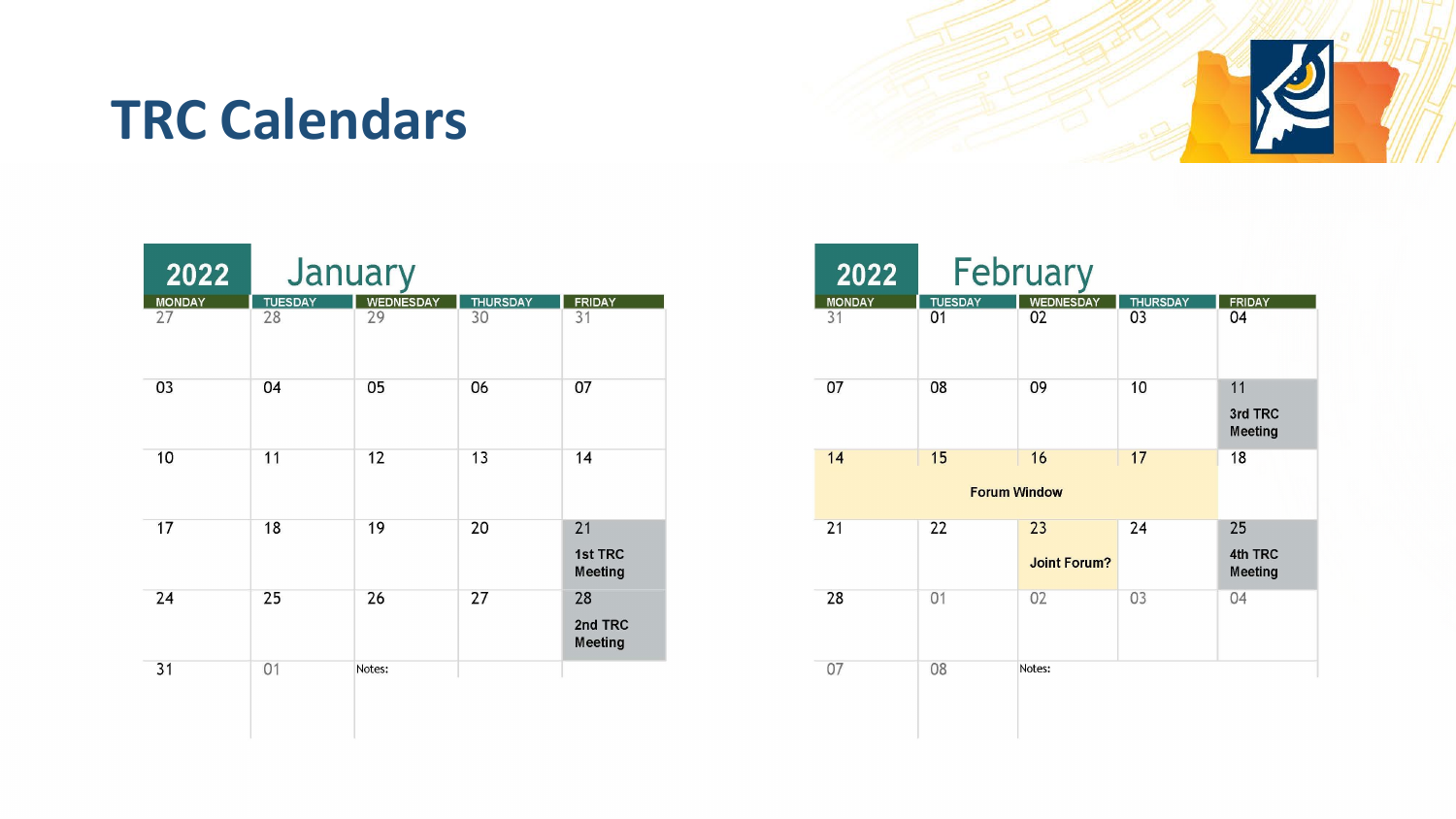### **Student Forums**

### **Student Forum Planning**

- Content of Forums
	- Budget and related financial information
	- Answer questions and address concerns
- Scheduling
	- Klamath Falls Campus date TBD -- week of 2/14 thru 2/17
	- Portland Metro Campus date TBD -- week of 2/14 thru 2/17

**Oregon TECH** 

- Joint Forum if needed 2/23
- Gathering student information and feedback, e.g., surveys
- Other details to consider in organizing effective forums
	- TRC participants and meeting notes
	- Forum advertisement, e.g., email, social media, etc.